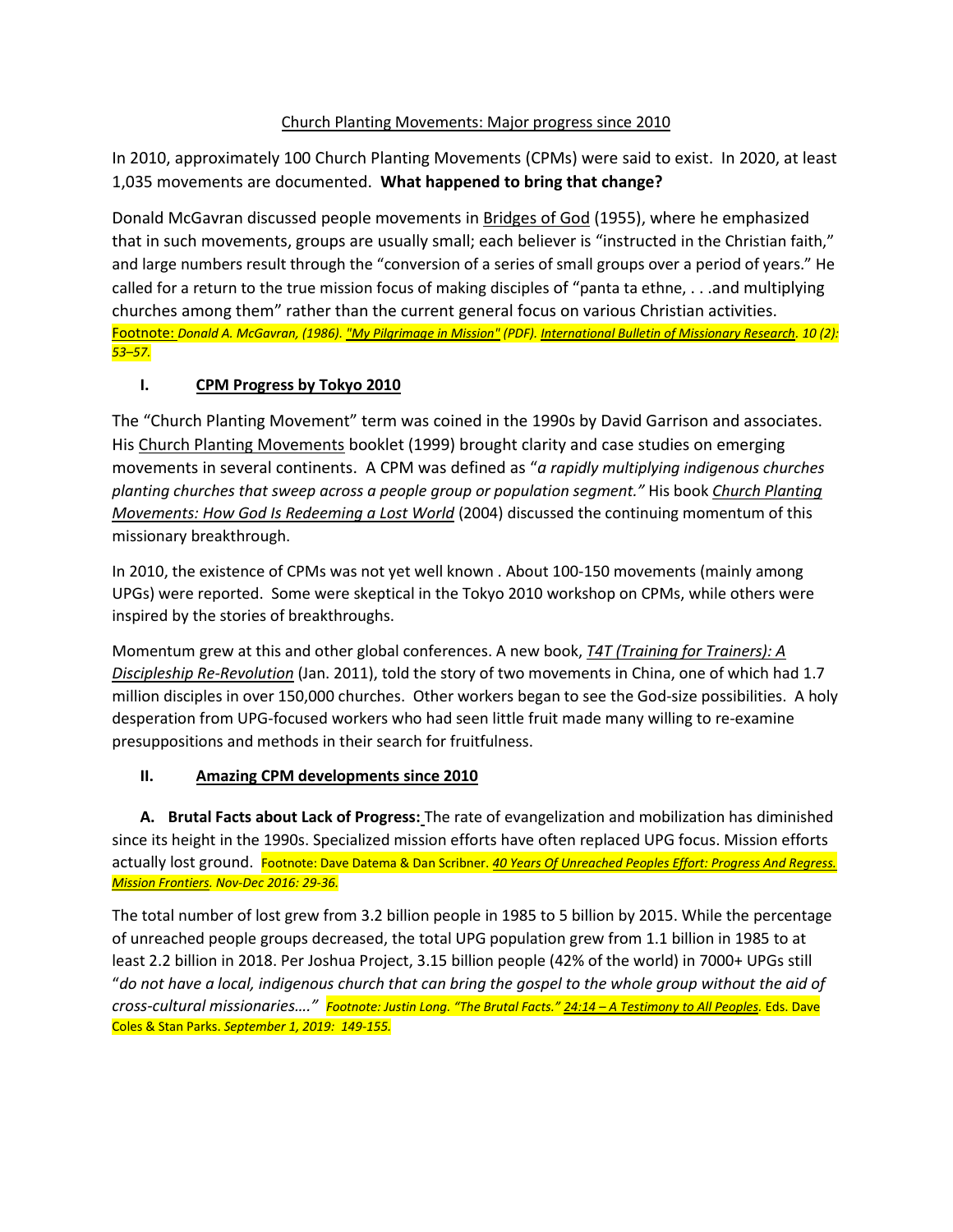#### *B.* **Major Progress in Church Planting Movement Momentum:**

1) An updated definition that a CPM is "*the multiplication of disciples making disciples and leaders developing leaders [which] results in indigenous churches planting churches. These churches begin to spread quickly through a people group or population segment. These new disciples and churches begin to transform their communities as the new Body of Christ lives out Kingdom values."* 

*When churches reproduce consistently to four generations in multiple streams, the process becomes a sustaining movement. It may take years to begin. But once the first churches start, we usually see a movement reach four generations within three to five years. In additional, these movements themselves often reproduce new. . . CPMs within other people groups and population segments." Footnote:* Stan Parks. *24:14 Goal: What is a CPM?* Mission Frontiers. July-August 2019: 36.

2) An astounding number of movements have emerged: At least 1,035 sustainable Movements (some on every continent) are now thriving with over 74 million disciples in 4.3 million churches. Some have streams of 6, 7, 12 or even 20 generations of churches. Over 2000 additional efforts to start movements have also been launched. Footnote: See 2414now.net.

3) God is honoring forty years of prayer for people movements among UPGs by launching CPMs – and often among the hardest UPGs. Sadly, many mission leaders remain skeptical about the existence of so many movements, churches and disciples.

4) Church Planting Movement resources provide helps. Books, articles, equipping material sets, equipping programs, and websites have been produced. For example, *Mission Frontiers* magazine is mainly focused on CPMs. The materials are based on lessons learned in movements. Many groups are providing CPM equipping such as Zume, Launch Global, No Place Left, Beyond, ELife Church (Lubbock) and CPMs around the world. Many tool sets are available such as Discovery Bible Study sets for different worldviews, Heart and 4 Fields, Training for Trainers, etc. Numerous CPM videos are available online (e.g. on zumeproject.com and beyond.org).

*C.* **Required Paradigm Shifts:** Movements emerged only as traditional church DNA was set aside to allow CPM DNA to flourish. An abbreviated list of such shifts include: *Footnote: The list below combines aspects from these articles:* James Forlines. *When Disciple Making Movements Are Misunderstood.* Mission Frontiers. Nov-Dec 2017: 36- 39; Elizabeth Lawrence & Stan Parks. *2414 Report: Mindshifts of Movements.* Mission Frontiers. May June 2019: 26-29; and C. D. Davis, *Five Lessons the American Church is Learning from CPMs.* Mission Frontiers. July-August 2012: pp. 18-20.

- 1. Make disciples rather than make church members.
- 2. Go out among the lost rather than invite non-believers to come to the church's programs.
- 3. Disciple existing groups (e.g. a family, a group or a community) rather than just reaching individuals.
- 4. Measure growth by how many generations of disciples, leaders and churches are reproduced (e.g. how many children, grandchildren and great-grandchildren churches) rather than only how many individuals have come to faith.
- 5. Follow a plan only God can accomplish rather than a plan which is humanly possible.
- 6. Believe that God will bring a ripe harvest in the hardest places rather than believing "it can't happen here."
- 7. Pray and fast like never before. Movement leaders spend hours in prayer weekly before movements launch and sustain.
- 8. Follow an obedience-based discipleship approach rather than a knowledge-based approach.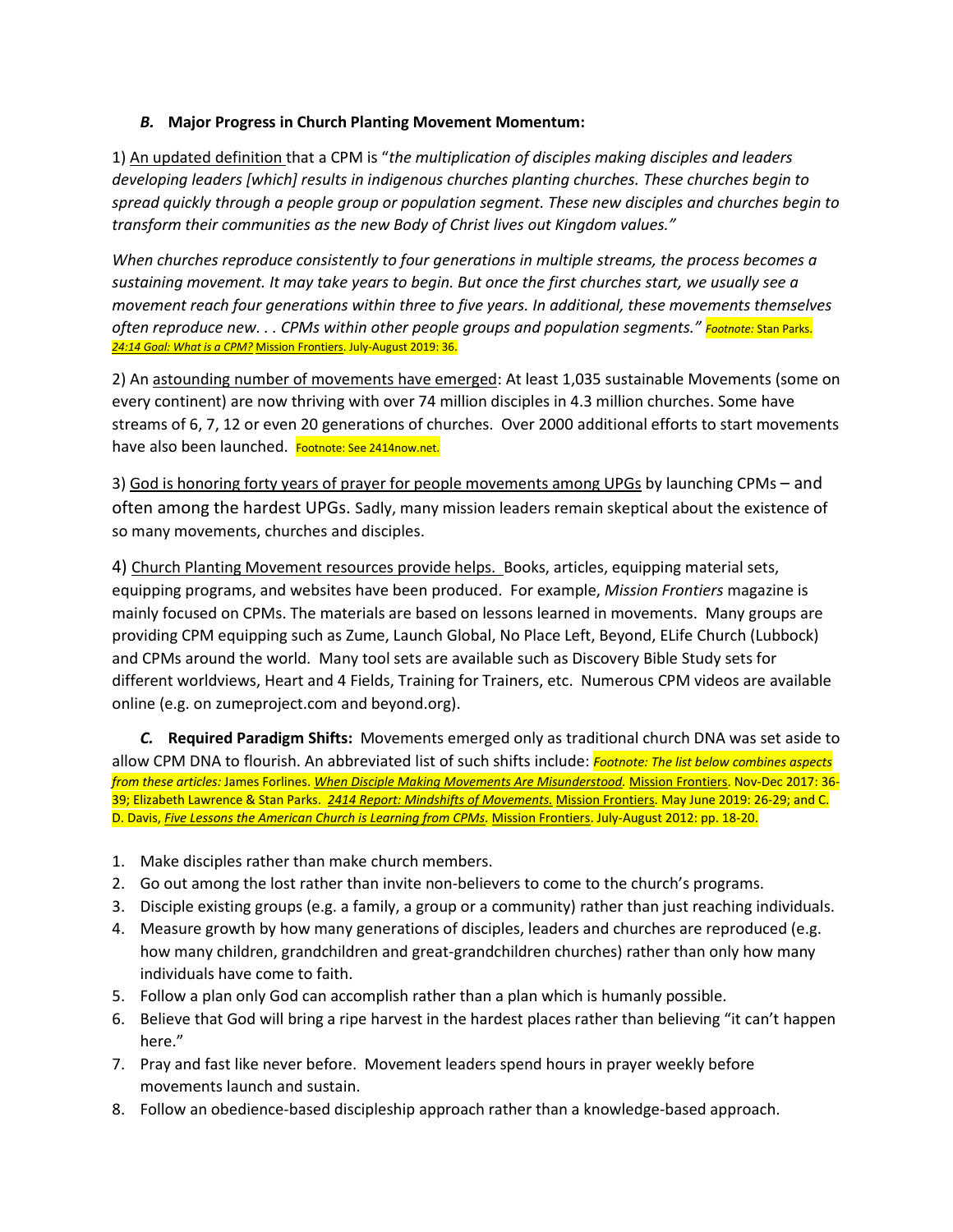- 9. Help the disciples learn directly from God through His Word rather than relying on the outside expert.
- 10. Every discipleship process must be immediately reproducible.
- 11. God can ordinary and untrained people as disciple-makers who make disciple-makers and thereby become church planters.
- 12. True movements are leadership reproduction movements where leaders reproduce leaders who reproduce leaders (2 Tim. 2.2).
- 13. True disciples will share God's message and do God's good deeds. They will feed the poor, help the sick, make new disciples, launch new churches and ultimately change society from within.

# **III. A Major Development: The 2025 CPM Initiative of the 2414 Coalition (2414now.net)**

In 2017, 70+ leaders (some from each continent) totally committed to launch movements met to seek God's direction. The meeting was possible because of growing trust among CPM leaders globally.

Two stunning things happened. First, movement data from around the world was shared and presented for the first time. The announcement that 585 sustaining movements now existed astounded everyone. Second, these leaders accepted God's call to work together to launch CPMs in every unreached people and place. The initial goal is to equip and launch movement catalysts to the starting line in every people and place by December 31, 2025.

The 2414 Coalition had emerged. The name is from Matthew 24:14 which can be translated *This Good News of the Kingdom will be heralded in all the world as a sacrificial witness to all people groups and then the end will come.* 

Only God will decide when movements start. The 2414 commitment is just to do all God asks so movement initiatives start in every people and place by 2025.

Some momentum-building distinctives of the 2414 Coalition include:

- All involved believe CPMs are the most effective way forward.
- Global CPM research**,** provided by movements globally, shows amazing numbers of believers, leaders, churches, movements and movement efforts.
- Strategic segmentation of populations is underway to break each people group into segments of 100,000 people. This "next stage" segmentation of people groups emphasizes a more realistic ratio of required movement workers to population and helps define how many teams are needed among each people group.
- The majority of movement leaders are non-North American and are forming regional facilitation teams focused on launching movement teams to each segment in their region.
- An emerging equipping network is providing "on-the-job" CPM equipping, and mentoring globally. Phase 1 equips people to make reproducing disciples in their "home" culture and Phase 2 equips people to make reproducing disciples cross-culturally.
- Most movements have been launched by an outside catalyst (the far-culture person/s) and an inside catalyst (the near culture person/s) working together. Global collaboration continues to be a part of God's plan.
- Movements are now launching movements. Of the 1,035 now known to exist, 80% of movements (800+) have been started by the original 200+ movements. Having movement